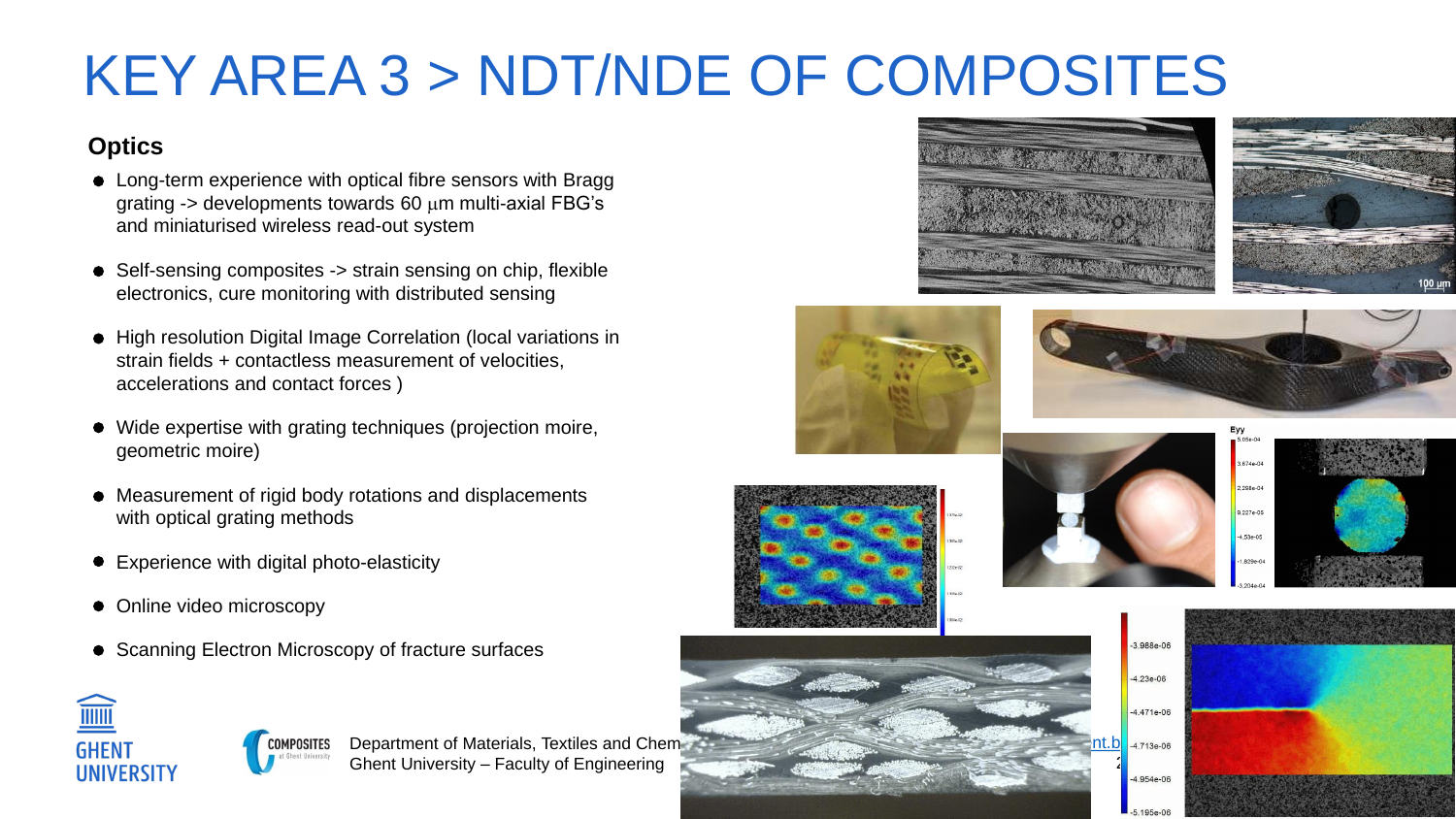















#### **Ultrasound**

- Ultrasound inspection with ultrasound transducers and portable ultrasound phased array (64 probes) + FEM simulation of interaction of acoustic waves with anisotropic materials
- Identification of elastic stiffness tensor by ultrasound measurements on thin composite plates
- Ultrasound strain gauge for measurement of three orthogonal strains
- Visualization of ultrasound with acousto-optics (Schlieren imaging) and mechanoluminescence
- Detection and quantification of surface corrugations, corrosion and stiffness reduction
- Thickness measurement of coatings and substrates
- Measurement of full orthotropic elastic tensor by means of contact ultrasound









# KEY AREA 3 > NDT/NDE OF COMPOSITES